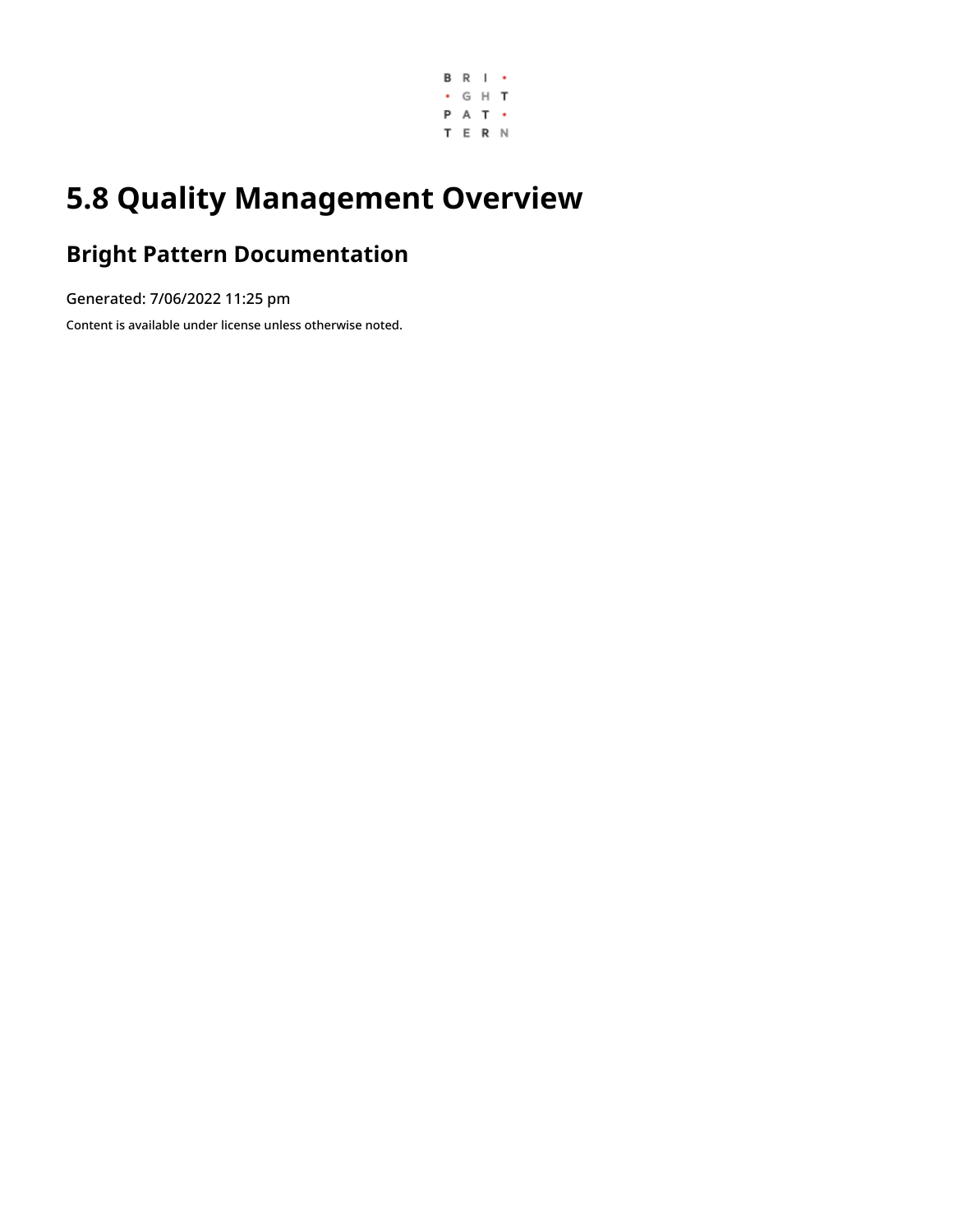# **Table of Contents**

<span id="page-1-0"></span>

| <b>Table of Contents</b>                                                                              | $\mathbf{2}$                       |
|-------------------------------------------------------------------------------------------------------|------------------------------------|
| <b>General Settings</b>                                                                               | $\overline{4}$                     |
| Completed QM Evaluations Require Confirmation (from either of)                                        | 4                                  |
| Self-Evaluations Require Confirmation (from either of)                                                | 4                                  |
| Evaluation form editor                                                                                | 4                                  |
| Save AutoRecover information every                                                                    | 4                                  |
| Agent configuration                                                                                   | 5                                  |
| Sliding window for agent's Quality Score widget is<br>Sliding window for agent's CSAT Score widget is | 5<br>5                             |
| Sliding window for agent's past interactions counter is                                               | 5                                  |
| Sliding window for agent's past evaluations counter is                                                | $\overline{5}$                     |
| List of shared evaluation areas for Quality Score widget                                              | 5                                  |
| Supervisor configuration<br>Sliding window for supervisor's Supervised Quality Score widget is        | 6                                  |
| Sliding window for supervisor's past evaluations counter is                                           | 6<br>6                             |
| List of shared evaluation areas for Supervised Quality Score widget                                   | $\,6$                              |
| Miscellaneous                                                                                         | $6\phantom{1}6$                    |
| Set score to zero for failed forms, areas and questions                                               | $\overline{6}$                     |
| <b>Evaluation Forms</b>                                                                               | 7                                  |
| Working with Evaluation Forms                                                                         | 7                                  |
| How to Add a Form<br>How to Delete a Form                                                             | $\overline{8}$                     |
| How to Clone a Form                                                                                   | 8<br>$\overline{\mathbf{8}}$       |
| How to Edit a Form                                                                                    | $\bf 8$                            |
| How to Import a Form                                                                                  | $\bf 8$                            |
| How to Export a Form                                                                                  | $\mathbf 9$<br>9                   |
| Properties<br>Name                                                                                    | $\overline{9}$                     |
| Service                                                                                               | $\overline{9}$                     |
| <b>Survey Forms</b>                                                                                   | $\overline{9}$                     |
| Working with Survey Forms                                                                             | 10                                 |
| How to Add a Form                                                                                     | 10                                 |
| How to Edit a Form                                                                                    | 10                                 |
| How to Delete a Form<br>How to Clone a Form                                                           | $\overline{11}$<br>$\overline{11}$ |
| How to Import a Form                                                                                  | $\overline{11}$                    |
| How to Export a Form                                                                                  | 11                                 |
| Properties                                                                                            | 11                                 |
| Name<br>Select Preview Language                                                                       | 11<br>12                           |
| <b>Grading Categories</b>                                                                             | 12                                 |
| <b>Call Recording and Monitoring</b>                                                                  | 12                                 |
| Settings                                                                                              | 13                                 |
| Call Recording                                                                                        | 13                                 |
| Play monitoring notification                                                                          | 14                                 |
| Monitoring prompt                                                                                     | 14                                 |
| Play notification tone periodically<br>When call is recorded                                          | 14<br>14                           |
| When call is monitored                                                                                | 14<br>14                           |
| Periodic Monitoring or Recording prompt<br>period, sec                                                | 14                                 |
| Play notification when recording starts                                                               | 14<br>15                           |
| Start recording prompt<br>Play notification when recording stops                                      | $\overline{15}$                    |
| Stop recording prompt                                                                                 | 15                                 |
| Recording during supervisor monitoring<br>Recording after external transfer                           | $\overline{15}$<br>15              |
| Stop recording of calls transferred outside                                                           | 15                                 |
| Continue recording of calls transferred outside<br>except when calling the following numbers          | 15<br>15                           |
| <b>Screen Recording</b>                                                                               | 16                                 |
| <b>Screen Properties</b>                                                                              | 16                                 |
| Login sessions of all agents of these teams                                                           | 17                                 |
| Login sessions of these agents                                                                        | 17                                 |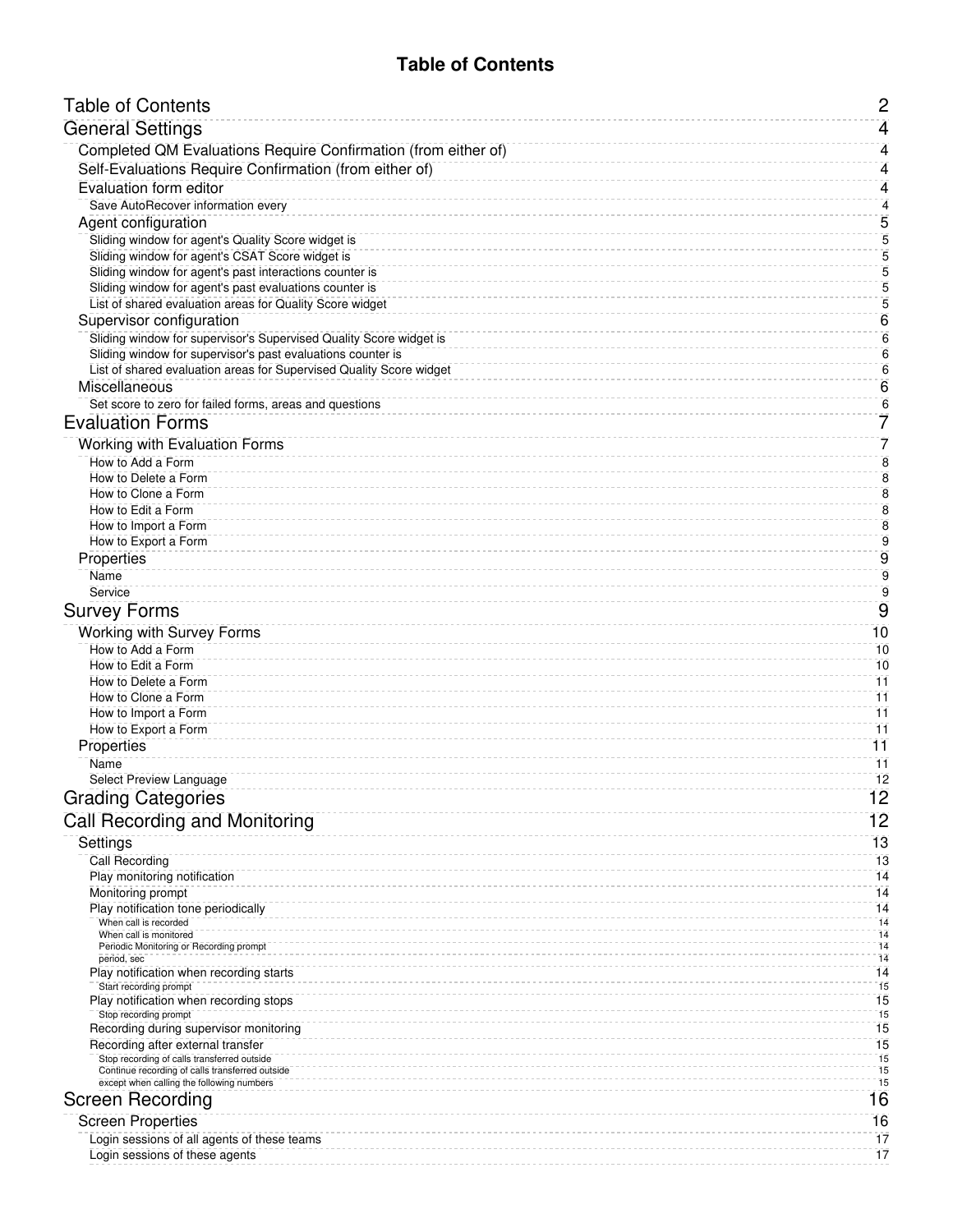| Record login sessions of all agents         |    |
|---------------------------------------------|----|
| Record [X]% of sessions                     |    |
| Grayscale recording                         |    |
| <b>Target bitrate</b>                       |    |
| Do not record session when agent states are |    |
| Multiple monitors                           |    |
| Storage                                     |    |
| Integration account                         | 18 |
|                                             |    |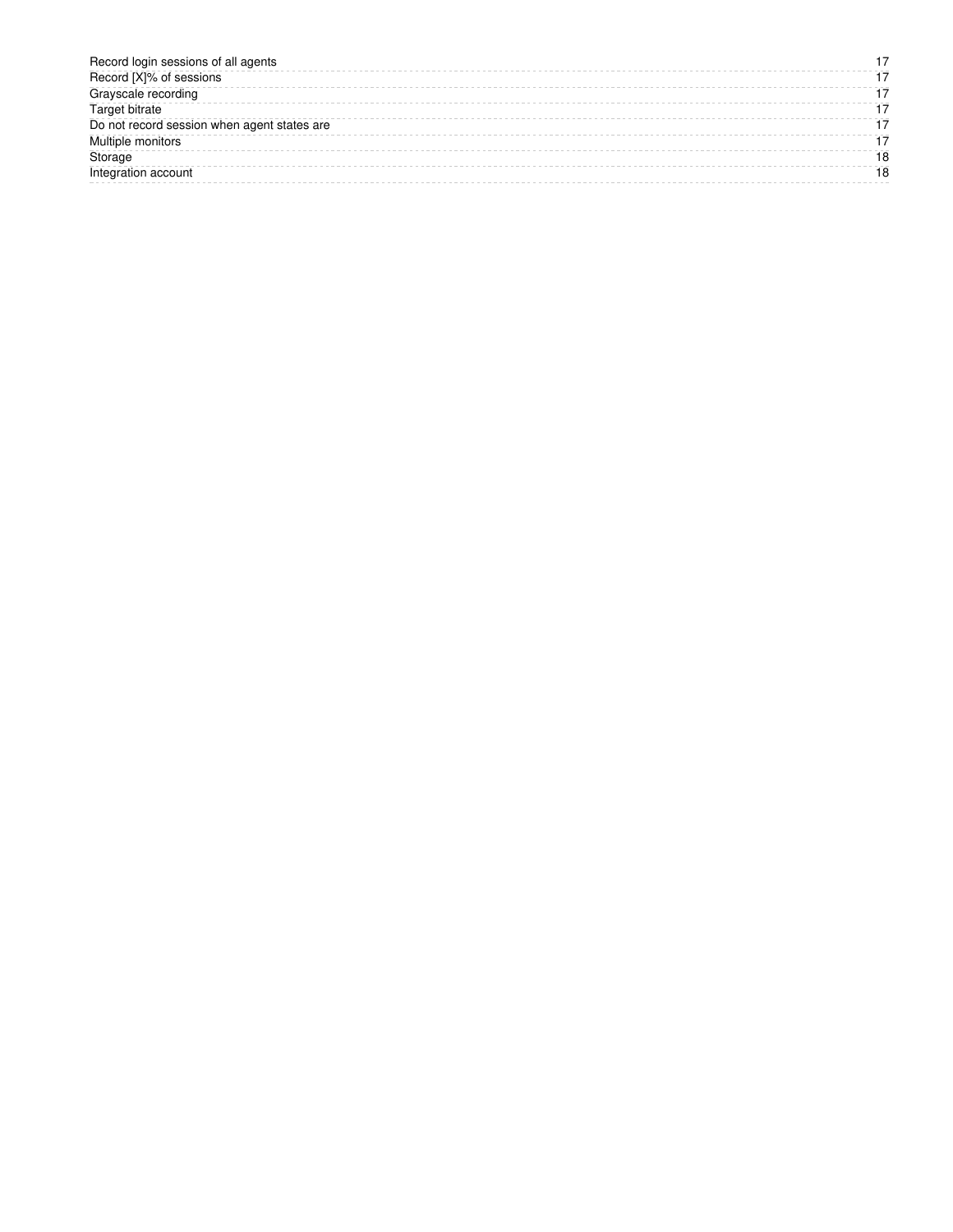# <span id="page-3-0"></span>**General Settings**

Section *General Settings* lets you configure various settings related to the Quality Management section of Agent Desktop. Quality Management features are enabled per contact center. For more information, contact your service provider.

|                                                    | Powered by Bright Pattern                                                               |
|----------------------------------------------------|-----------------------------------------------------------------------------------------|
| Q Search                                           | <b>General Settings</b>                                                                 |
| Users & Teams                                      |                                                                                         |
| Directory                                          |                                                                                         |
| Scenario Entries                                   | <b>Completed QM Evaluations Require Confirmation (from either of)</b>                   |
| Scenarios                                          | ■ Agent                                                                                 |
| <b>Workflows</b>                                   | ■ Supervisor                                                                            |
| Services & Campaigns                               | Self-Evaluations Require Confirmation (from either of)                                  |
| <b>Lists</b>                                       |                                                                                         |
| Do Not Call Lists                                  | Supervisor                                                                              |
| $\blacktriangleright$ Tasks                        | Evaluator                                                                               |
| Case & Contact Management                          | (a person is not allowed to confirm their self-evaluations, irrespective of their role) |
| Call Center Configuration                          | <b>Evaluation form editor</b>                                                           |
| ▼ Quality Management                               |                                                                                         |
| <b>General Settings</b><br><b>Evaluation Forms</b> | Save AutoRecover information every 10<br>minutes                                        |
| <b>Survey Forms</b>                                | <b>Agent configuration</b>                                                              |
| <b>Call Recording And Monitoring</b>               | Sliding window for agent's Quality Score widget is 25<br>days                           |
| <b>Screen Recording</b>                            | Sliding window for agent's CSAT Score widget is 30<br>days                              |
| $\blacktriangleright$ Reporting                    |                                                                                         |
| Custom                                             | Sliding window for agent's past interactions counter is 7<br>days                       |
| Security                                           | Sliding window for agent's past evaluations counter is 7<br>days                        |
|                                                    | List of shared evaluation areas for Quality Score widget edit                           |
|                                                    | <b>Supervisor configuration</b>                                                         |
|                                                    | Sliding window for supervisor's Supervised Quality Score widget is 30<br>days           |
|                                                    | Sliding window for supervisor's past evaluations counter is 7<br>days                   |
|                                                    | List of shared evaluation areas for Supervised Quality Score widget edit                |
|                                                    |                                                                                         |
|                                                    |                                                                                         |
|                                                    |                                                                                         |
|                                                    | <b>Apply</b><br><b>Reset</b>                                                            |

Quality Management > General Settings

# <span id="page-3-1"></span>**Completed QM Evaluations Require Confirmation (from either of)**

This setting requires users to either confirm or reject an evaluator's score of an interaction; checkboxes are available for the roles of *Agent* or *Supervisor*. When this setting is enabled and an evaluation is not accepted, the evaluation goes back to the evaluator. For more information, see [Conducting](https://help.brightpattern.com/5.8:QM/EvalConsole/ConductingEvaluations#All_Evals) Evaluations.

# <span id="page-3-2"></span>**Self-Evaluations Require Confirmation (from either of)**

For users that have the privilege to Evaluate own [interactions](https://help.brightpattern.com/5.8:Contact-center-administrator-guide/UsersandTeams/Privileges#Evaluate_own_interactions), this setting requires all self-evaluations to be confirmed; checkboxes for this setting allow you to select either *Supervisor* or *Evaluator* for confirmations. **Note**: A user is not allowed to confirm their self-evaluations, irrespective of their role. If the *Evaluator* option is selected, evaluators will see an additional Pending [confirmations](https://help.brightpattern.com/5.8:QM/EvalHome/Overview#Pending_confirmations) search preset button on the Eval [Home](https://help.brightpattern.com/5.8:Contact-center-administrator-guide/QualityManagement/Overview/?action=html-localimages-export#topic_qm.2Fevalhome.2Foverview) screen in Agent Desktop.

# <span id="page-3-3"></span>**Evaluation form editor**

## <span id="page-3-4"></span>**Save AutoRecover information every**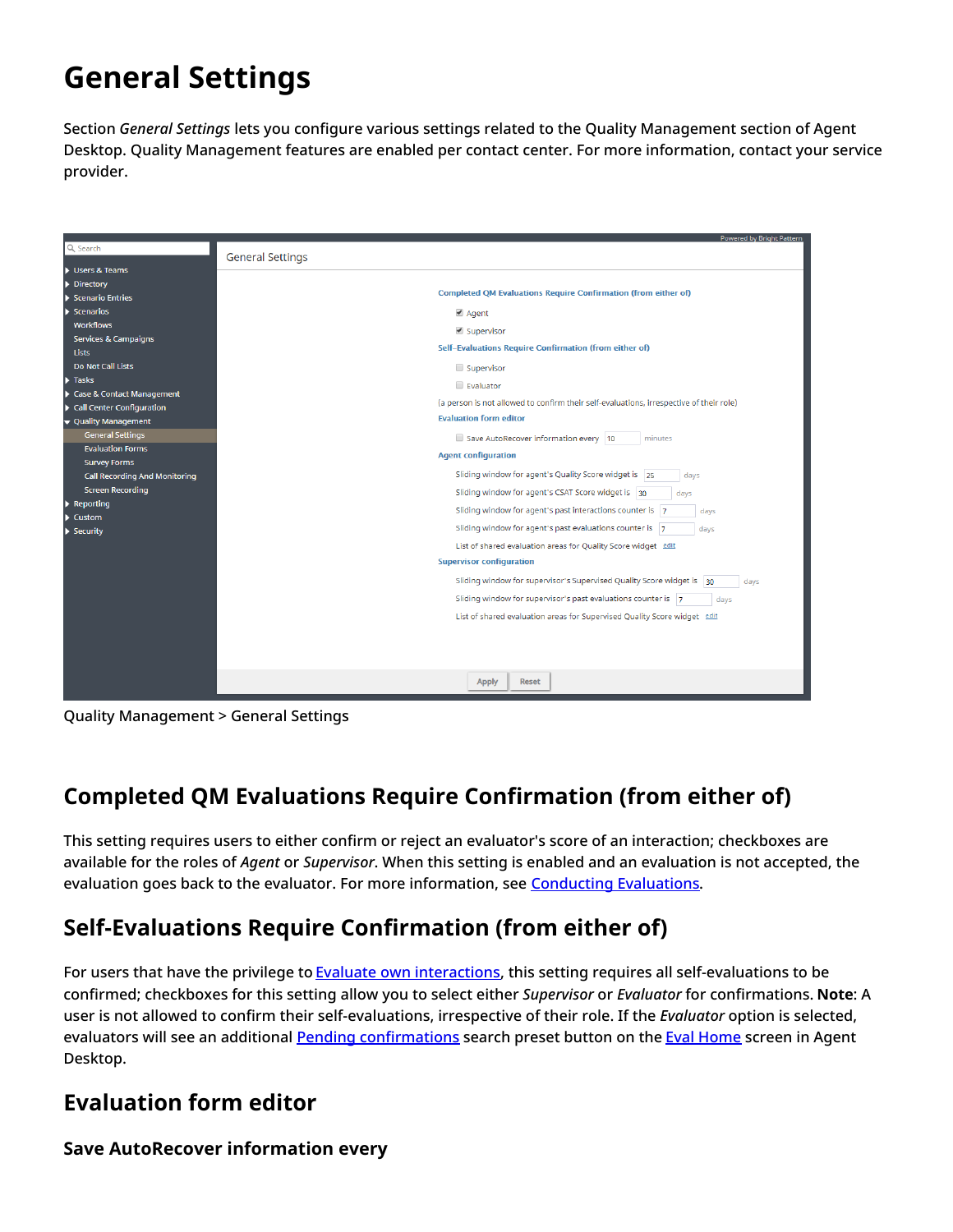The option *Save AutoRecover information every* allows the system to automatically save evaluations in progress at a configurable interval of minutes; the default setting is 10 minutes.

# <span id="page-4-0"></span>**Agent configuration**

The following settings apply to agents and affect configurable reporting and search periods.

## <span id="page-4-1"></span>**Sliding window for agent's Quality Score widget is**

This setting allows you to define the default number of days that display in an agent's Quality Score widget; the default is 30 days.

## <span id="page-4-2"></span>**Sliding window for agent's CSAT Score widget is**

This setting allows you to define the default number of days that display in an agent'[sSatisfaction](https://help.brightpattern.com/5.8:Agent-guide/Work/HomePage/Widgets#Satisfaction) widget; the default is 30 days.

## <span id="page-4-3"></span>**Sliding window for agent's past interactions counter is**

This setting allows you to define the number of days theMy [Interactions](https://help.brightpattern.com/5.8:QM/EvalHome/Overview#My_Interactions) search present button searches for an agent's past interactions; the default is seven days.

## <span id="page-4-4"></span>**Sliding window for agent's past evaluations counter is**

This setting allows you to define the number of days th[eAccepted](https://help.brightpattern.com/5.8:QM/EvalHome/Overview#Accepted), [Disputed](https://help.brightpattern.com/5.8:QM/EvalHome/Overview#Disputed), [Failed](https://help.brightpattern.com/5.8:QM/EvalHome/Overview#Failed), and Pending [confirmations](https://help.brightpattern.com/5.8:QM/EvalHome/Overview#Pending_confirmations) search preset buttons search for an agent's past evaluations; the default is seven days.

## <span id="page-4-5"></span>**List of shared evaluation areas for Quality Score widget**

When edited, this option allows you to select specificshared [evaluation](https://help.brightpattern.com/5.8:QM/EvaluationForms/Areas#Share_the_area_to_report_across_other_forms) areas to be displayed in an agent's Quality Score widget. Note that no shared areas are selected by default. After selecting the desired shared areas, you may choose to either **Apply changes to new accounts only** or **Apply changes to all existing accounts**. The default option is *new accounts*.

| Select shared areas for Quality Score widget                                                                                                                                                                                                                                      |  |  |
|-----------------------------------------------------------------------------------------------------------------------------------------------------------------------------------------------------------------------------------------------------------------------------------|--|--|
| Addressing concerns<br>Closing the interaction<br>Communication<br>└ Discovery<br><b>Identification and Verification</b><br>$\vee$ Offer<br>Procedures<br>Professional behavior<br>Resolution<br>Starting the conversation/Greeting<br>Upsell/Cross-sell<br>Written communication |  |  |
| Apply changes to new accounts only<br>Apply changes to all existing accounts<br>Cancel<br>OK                                                                                                                                                                                      |  |  |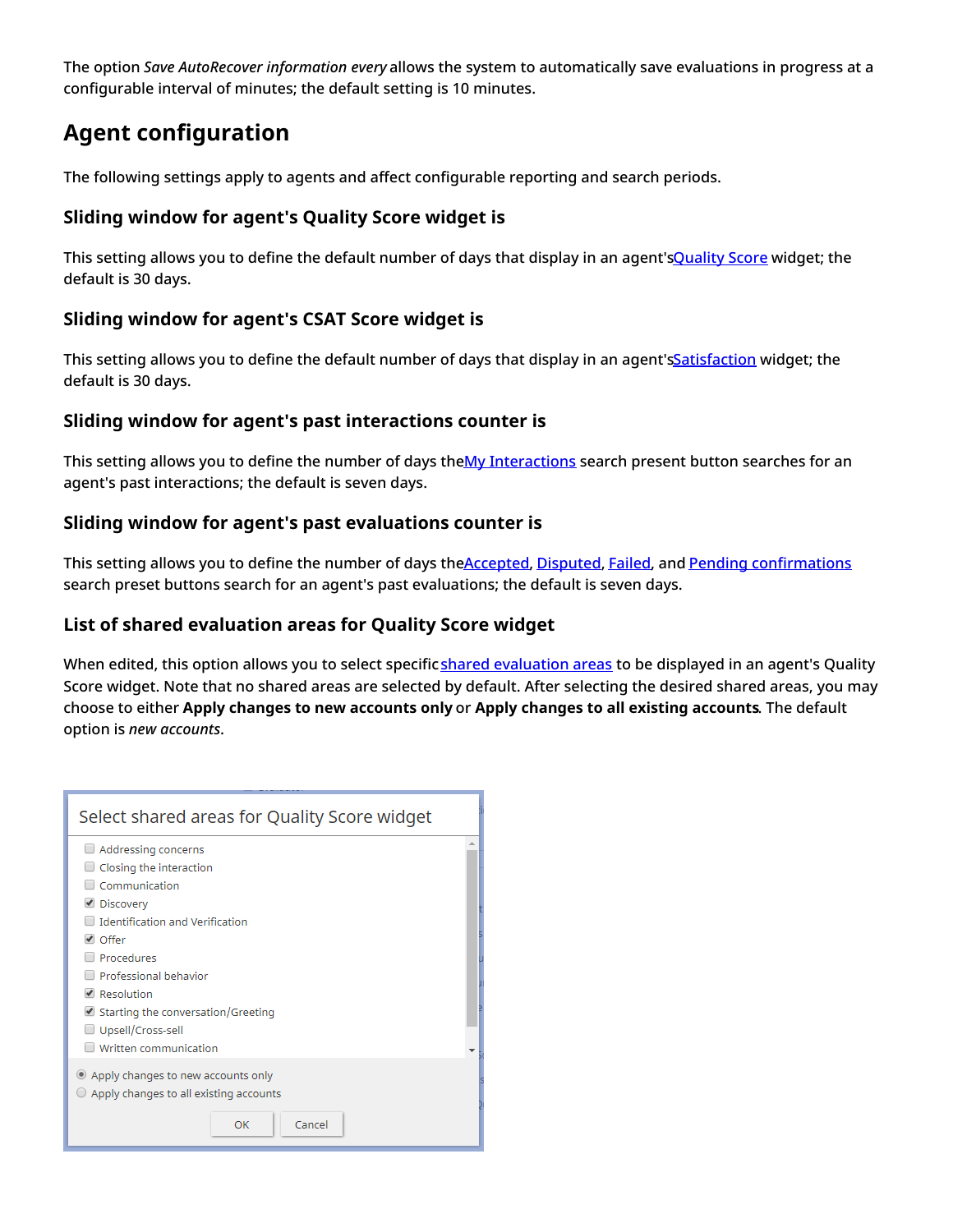# <span id="page-5-0"></span>**Supervisor configuration**

The following settings apply to agents and affect the configurable reporting and search periods.

#### <span id="page-5-1"></span>**Sliding window for supervisor's Supervised Quality Score widget is**

This setting allows you to define the default number of days that display in a supervisor's Supervised Quality Score widget; the default is 30 days.

#### <span id="page-5-2"></span>**Sliding window for supervisor's past evaluations counter is**

This setting allows you to define the number of days th[eAccepted](https://help.brightpattern.com/5.8:QM/EvalHome/Overview#Accepted), [Disputed](https://help.brightpattern.com/5.8:QM/EvalHome/Overview#Disputed), [Failed](https://help.brightpattern.com/5.8:QM/EvalHome/Overview#Failed), and Pending [confirmations](https://help.brightpattern.com/5.8:QM/EvalHome/Overview#Pending_confirmations) search preset buttons search for an agent's past evaluations; the default is seven days.

#### <span id="page-5-3"></span>**List of shared evaluation areas for Supervised Quality Score widget**

When edited, this option allows you to select specificshared [evaluation](https://help.brightpattern.com/5.8:QM/EvaluationForms/Areas#Share_the_area_to_report_across_other_forms) areas to be displayed in a supervisor's Quality Score widget. Note that no shared areas are selected by default. After selecting the desired shared areas, you may choose to either **Apply changes to new accounts only** or **Apply changes to all existing accounts**. The default option is *new accounts*.

| Select shared areas for Supervised Quality Score widget                                                                                                                                                                                                                          |  |  |
|----------------------------------------------------------------------------------------------------------------------------------------------------------------------------------------------------------------------------------------------------------------------------------|--|--|
| Closing the interaction<br>Communication<br>└ Discovery<br>d Identification and Verification<br>$\Box$ Offer<br>Procedures<br>Professional behavior<br>Resolution<br>$\Box$ Starting the conversation/Greeting<br>Upsell/Cross-sell<br>Written communication<br>Written Language |  |  |
| $\bigcirc$ Apply changes to new accounts only<br>Apply changes to all existing accounts<br>Cancel<br>OK                                                                                                                                                                          |  |  |

Select shared areas to display in the Supervised Quality Score widget

# <span id="page-5-4"></span>**Miscellaneous**

<span id="page-5-5"></span>**Set score to zero for failed forms, areas and questions**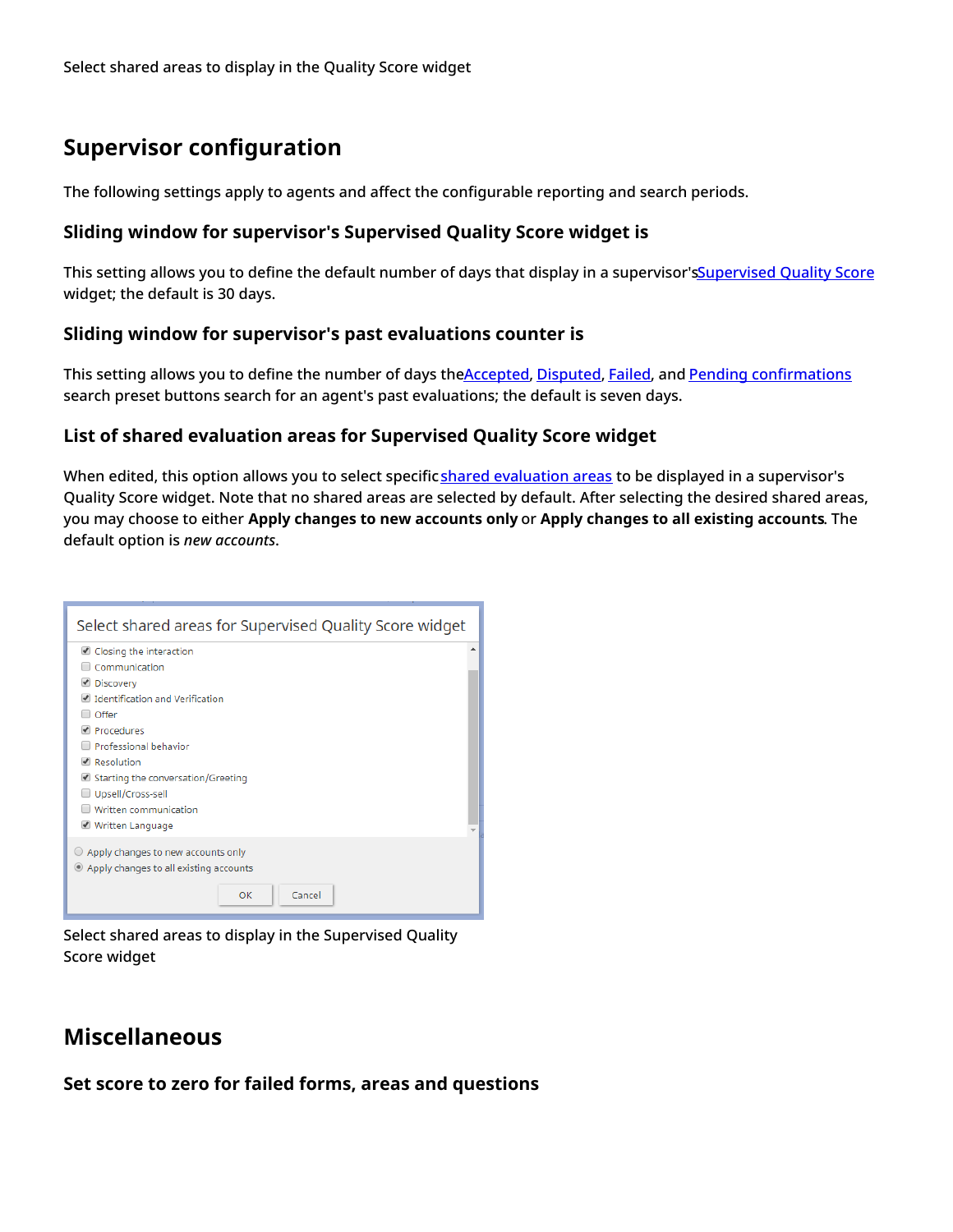When enabled, this checkbox sets the score offailed Omni QM [evaluation](https://help.brightpattern.com/5.8:QM/EvalHome/Overview#Failed) forms to 0; this setting is enabled by default. If disabled, the actual scores of failed evaluation forms will be presented (e.g., in Omni QM [reports](https://help.brightpattern.com/5.8:Contact-center-administrator-guide/QualityManagement/Overview/?action=html-localimages-export#topic_qm.2Freports.2Foverview)) while the failed element(s) of the form will be highlighted with a caution symbol. Note that an evaluation's failed status can be displayed in the [Actual](https://help.brightpattern.com/5.8:Contact-center-administrator-guide/QualityManagement/Overview/?action=html-localimages-export#topic_qm.2Freports.2Factualevals) Evals report and the [Score](https://help.brightpattern.com/5.8:Contact-center-administrator-guide/QualityManagement/Overview/?action=html-localimages-export#topic_qm.2Freports.2Fscorereport) report by adding the optional Failed column in thereport [customizer.](https://help.brightpattern.com/5.8:Reporting-reference-guide/ReportGeneration#How_to_Customize_Reports)

# <span id="page-6-0"></span>**Evaluation Forms**

*Evaluation forms* are used to evaluate and grade interactions between agents and customers. Forms are found in the Agent Desktop application, section Quality Management and are defined per [service](https://help.brightpattern.com/5.8:Contact-center-administrator-guide/QualityManagement/Overview/?action=html-localimages-export#topic_contact-center-administrator-guide.2Fservicesandcampaigns.2Fservicesandcampaignsoverview).

[Evaluation](https://help.brightpattern.com/5.8:Contact-center-administrator-guide/QualityManagement/Overview/?action=html-localimages-export#topic_qm.2Fevaluationforms.2Faboutevaluationforms) forms are created and edited in the Evaluation Form Editor application; forms consist of evaluation areas and each area contains questions. Evaluation areas may be shared across forms; note that this is useful for general areas (e.g., greetings, etiquette, ending calls, etc.).

Evaluation forms are filled out by users with Quality [Management](https://help.brightpattern.com/5.8:Contact-center-administrator-guide/UsersandTeams/Privileges#Quality_Management) privileges and the results of filled-out forms are available in reports. Note that it is possible to sum up interaction-level data to display aggregated scores for agents, teams, and services over an extended period.

**Note**: This feature is enabled per contact center. For more information, contact your service provider.

# <span id="page-6-1"></span>**Working with Evaluation Forms**

To create or edit an evaluation form, navigate to *Quality Management* in the root menu and select the**Evaluation Forms** option. The list in the left pane will list the existing forms. Note that there are four default evaluation forms:

- [Default](https://help.brightpattern.com/5.8:QM/EvaluationForms/DefaultForms#Chat_Form) Chat QM Form
- [Default](https://help.brightpattern.com/5.8:QM/EvaluationForms/DefaultForms#Email_Form) Email QM Form
- **Default [Inbound](https://help.brightpattern.com/5.8:QM/EvaluationForms/DefaultForms#Inbound_Form) QM Form**
- Default [Outbound](https://help.brightpattern.com/5.8:QM/EvaluationForms/DefaultForms#Outbound_Form) QM Form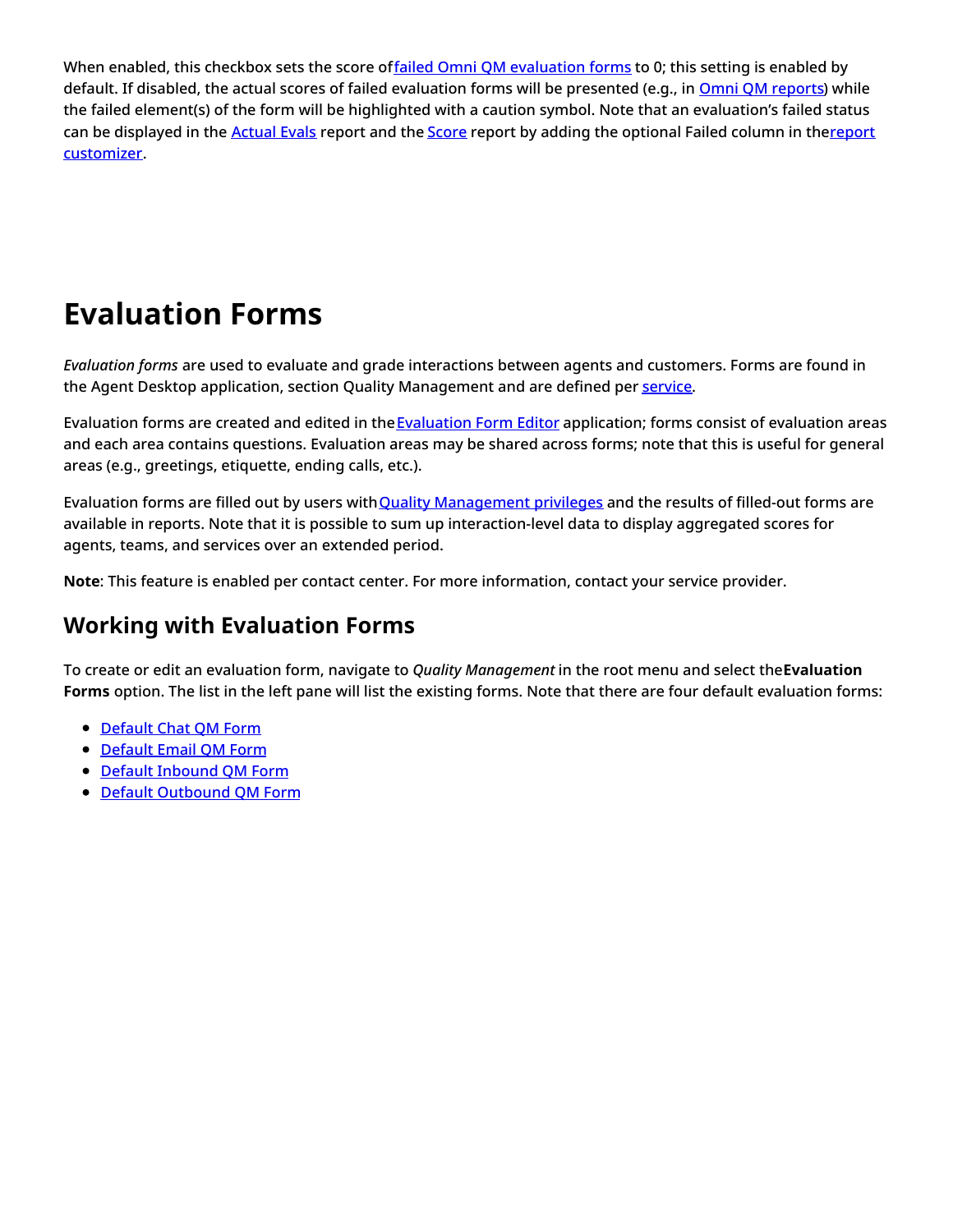

Quality Management > Evaluation Forms configuration

#### <span id="page-7-0"></span>**How to Add a Form**

- 1. Click the **Add new form**  $\overline{ }$  button.
- 2. In the Evaluation Form Editor application that opens, customize the form by dragging controls onto the form canvas and editing their properties.

#### <span id="page-7-1"></span>**How to Delete a Form**

- 1. In the list of forms that appears, select the form you wish to remove.
- 2. Click the **Delete**  $\mathbb{E}$  button.

#### <span id="page-7-2"></span>**How to Clone a Form**

- 1. In the list of forms that appears, select the form you wish to duplicate.
- 2. Click the **Clone form D** button.
- 3. The duplicated form will appear in the list with name "Clone of <Name of Original Form>".

## <span id="page-7-3"></span>**How to Edit a Form**

- 1. Select a form in the list of forms that appears.
- 2. Click the **Edit**  $\boxed{\circ}$  button.
- 3. In the Evaluation Form Editor application that opens, customize the form by dragging controls onto the form canvas and editing their properties.

#### <span id="page-7-4"></span>**How to Import a Form**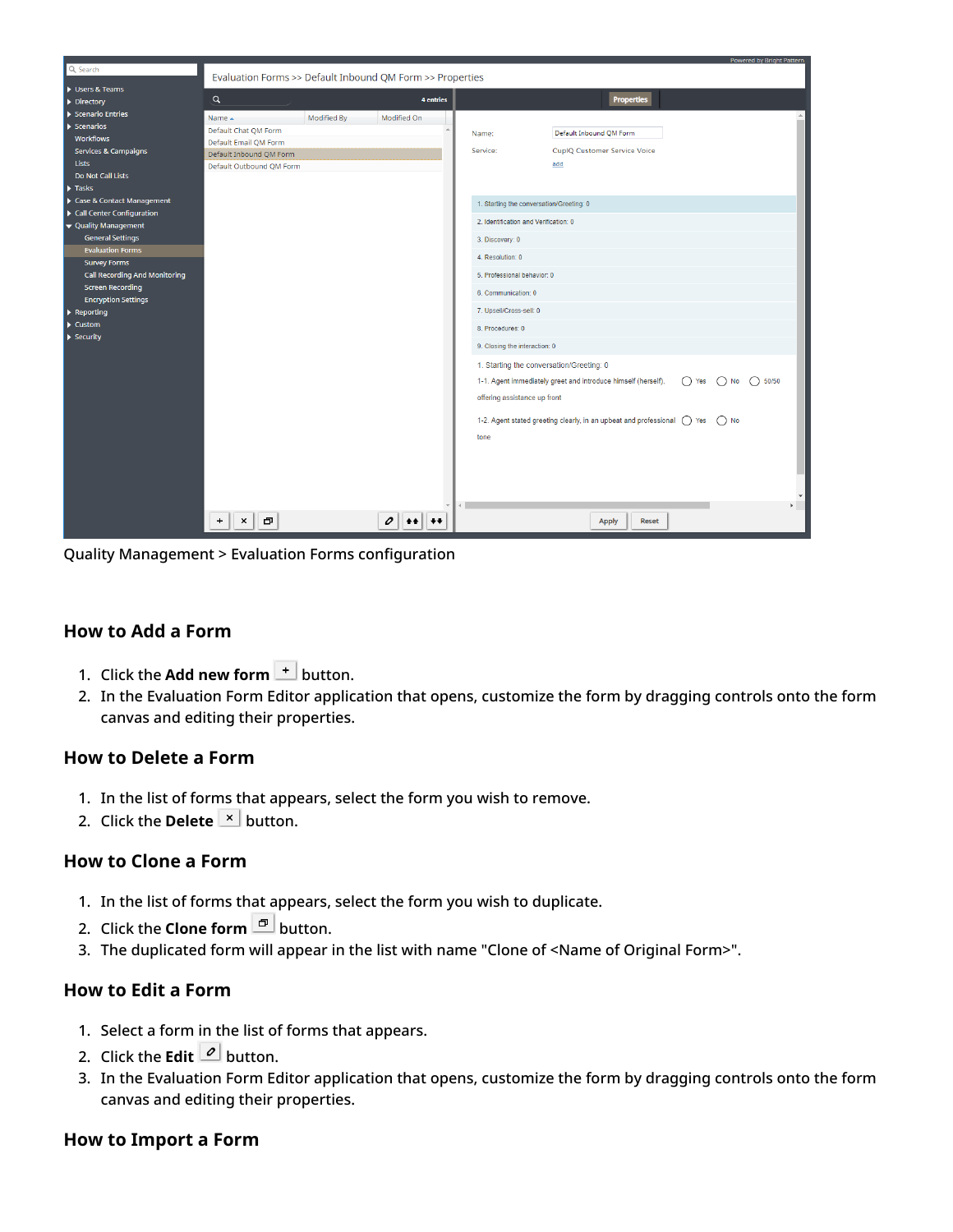- 1. Click the **Import form**  $\left| \cdot \right|$  button.
- 2. In the dialog that appears, enter the name of the form you wish to import, browse for the file, and click **Upload**.
- 3. The imported form will appear in the list.

#### <span id="page-8-0"></span>**How to Export a Form**

- 1. In the list of forms that appears, select the form you wish to export.
- 2. Click the **Export form \*\*** button.
- 3. The form will be downloaded immediately.

# <span id="page-8-1"></span>**Properties**

The following is a list of editable properties for evaluation forms. Note that a preview of a configured form will appear in this window. To accept changes made to the properties, click the Apply **Apply** button. To cancel changes before they have been applied, click the **Reset**  $\frac{\text{Reset}}{\text{H}}$  button.

|          | <b>Properties</b>    |
|----------|----------------------|
| Name:    | Default Chat QM Form |
| Service: | CupIQ Chat           |
|          | add                  |

Evaluation Forms Properties tab

#### <span id="page-8-2"></span>**Name**

*Name* is the name of your evaluation form. Note that your evaluation name can be changed in the Evaluation Form Editor.

## <span id="page-8-3"></span>**Service**

*Service* is where you associate a configured service or campaign with an evaluation form. To configure this setting, click **add** and select from the drop-down list of available campaigns or services, then select**OK**. Note that it is possible to associate an evaluation form with a service in section Services & [Campaigns](https://help.brightpattern.com/5.8:Contact-center-administrator-guide/ServicesandCampaigns/PropertiesTab#Evaluation_Forms) > Properties tab.

# <span id="page-8-4"></span>**Survey Forms**

*Survey forms* are designed to be sent to your customers via email after interactions are completed. Email interactions are not dictated by [scenario](https://help.brightpattern.com/5.8:Contact-center-administrator-guide/QualityManagement/Overview/?action=html-localimages-export#topic_contact-center-administrator-guide.2Fscenariosoverview), so while it is not possible to utilize the interactive survey features associated with chat or voice scenarios, survey forms provide you an opportunity to request satisfaction input.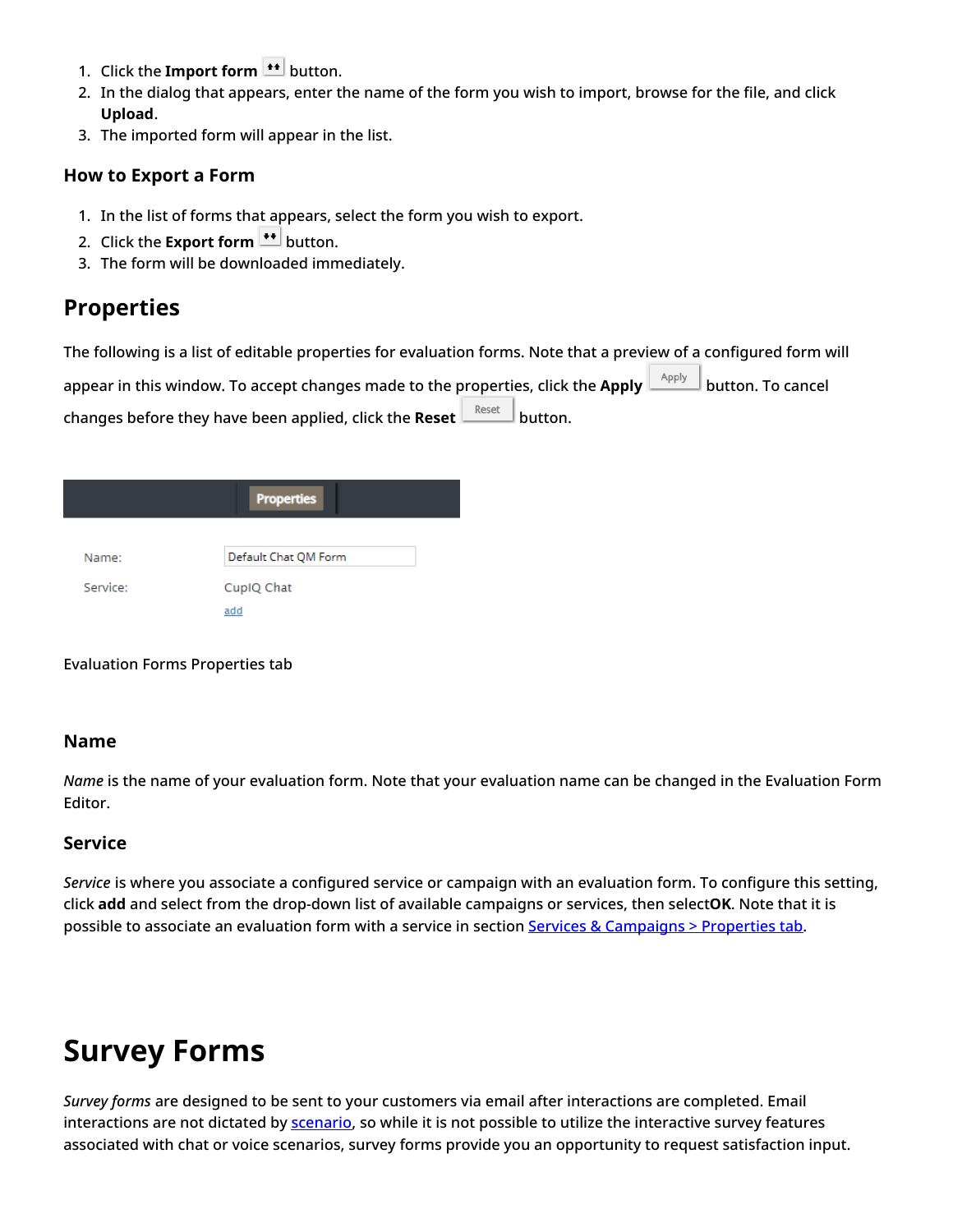Survey forms are created and edited in the Survey Form Editor application and can be distributed by posttransaction [workflows](https://help.brightpattern.com/5.8:Contact-center-administrator-guide/QualityManagement/Overview/?action=html-localimages-export#topic_contact-center-administrator-guide.2Fworkflowentries). Additionally, a single survey form may be configured in any number of languages you need. For more information, see the [configuration](https://help.brightpattern.com/5.8:Contact-center-administrator-guide/QualityManagement/Overview/?action=html-localimages-export#topic_workflow-builder-reference-guide.2Fhowtosolicitpost-transactionalsurveysviaemail) example.

**Note**: This feature is enabled per contact center. For more information, contact your service provider.

|                                                               |                                            | <b>Powered by Bright Pattern</b>                               |
|---------------------------------------------------------------|--------------------------------------------|----------------------------------------------------------------|
| Q Search                                                      | Survey Forms >> CupIQ Survey >> Properties |                                                                |
| Augmentation                                                  |                                            |                                                                |
| <b>Contact Import &amp; Export</b>                            | Q<br>1 entries                             | <b>Properties</b>                                              |
| Gall Center Configuration                                     | Name $\triangle$                           |                                                                |
| <b>General Settings</b>                                       | CupIQ Survey                               |                                                                |
| <b>Integration Accounts</b>                                   |                                            | <b>CupIQ Survey</b><br>Name:                                   |
| <b>Identification</b>                                         |                                            |                                                                |
| <b>Knowledge Base</b>                                         |                                            |                                                                |
| <b>Calendars</b>                                              |                                            | Select Preview Language:<br>English                            |
| <b>Hours of Operation</b>                                     |                                            |                                                                |
| <b>State Calling Hours</b>                                    |                                            |                                                                |
| <b>Auxiliary Skills</b>                                       |                                            | <b>Coffee!</b>                                                 |
| Language Skills                                               |                                            | Coffeel                                                        |
| <b>Audio Treatments</b>                                       |                                            | <b>Coffee!</b>                                                 |
| <b>Shared Voice Segments</b>                                  |                                            |                                                                |
| Voicemail                                                     |                                            |                                                                |
| <b>Omni-Channel Routing</b>                                   |                                            | CupIQ Survey                                                   |
| <b>Chat Settings</b>                                          |                                            | Thanks again for reaching out to                               |
| Email Settings                                                |                                            |                                                                |
| <b>Email Header &amp; Footer</b>                              |                                            | CupIQ! We would love to get                                    |
| <b>SMTP Configuration</b>                                     |                                            | feedback on your experience                                    |
| Password Recovery Template<br><b>Chat Transcript Template</b> |                                            | today through this short survey.                               |
|                                                               |                                            |                                                                |
| ▼ Quality Management<br><b>General Settings</b>               |                                            | Did we solve your problem? *<br>Yes                            |
| <b>Survey Forms</b>                                           |                                            | N <sub>0</sub>                                                 |
| <b>Grading Categories</b>                                     |                                            |                                                                |
| <b>Call Recording And Monitoring</b>                          |                                            | $\bigcap$ Not Helpful (1)<br>On a scale of 1 to 5, how helpful |
| <b>Screen Recording</b>                                       |                                            | Somewhat Helpful (2)<br>was our agent? *                       |
| <b>Encryption Settings</b>                                    |                                            | $\bigcap$ Helpful (3)                                          |
| $\blacktriangleright$ Reporting                               |                                            | $\bigcap$ Very Helpful (4)                                     |
| $\blacktriangleright$ Custom                                  |                                            | ∩<br>Customer Service Superstar! (5)                           |
| $\blacktriangledown$ Security                                 |                                            | What CupIQ product did you<br>$\boldsymbol{\mathrm{v}}$        |
| <b>Security Policy</b>                                        |                                            |                                                                |
| <b>System Access Restrictions</b>                             |                                            | experience your problem with? *                                |
| <b>Text Masking</b>                                           |                                            | $\mathbf{r}$                                                   |
| <b>Encryption Key Management</b>                              | o<br>0<br>$\ddot{}$                        | Reset                                                          |
| <b>Audit Log</b>                                              | ×<br>$\bullet\bullet$<br>合合                | Apply                                                          |

Quality Management > Survey Forms configuration

# <span id="page-9-0"></span>**Working with Survey Forms**

To create or edit a survey form, navigate to *Quality Management* in the root menu and select the**Survey Forms** option. The list in the left pane will list the existing forms. For general information about creating forms, see our [configuration](https://help.brightpattern.com/5.8:Contact-center-administrator-guide/QualityManagement/Overview/?action=html-localimages-export#topic_workflow-builder-reference-guide.2Fhowtosolicitpost-transactionalsurveysviaemail) example.

## <span id="page-9-1"></span>**How to Add a Form**

- 1. Click the **Add new form**  $\pm$  button.
- 2. In the Survey Form Editor application that opens, customize the form by dragging controls onto the form canvas and editing their properties.

#### <span id="page-9-2"></span>**How to Edit a Form**

- 1. Select a form in the list of forms that appears.
- 2. Click the **Edit**  $\boxed{\text{2}}$  button.
- 3. In the Survey Form Editor application that opens, customize the form by dragging controls onto the form canvas and editing their properties.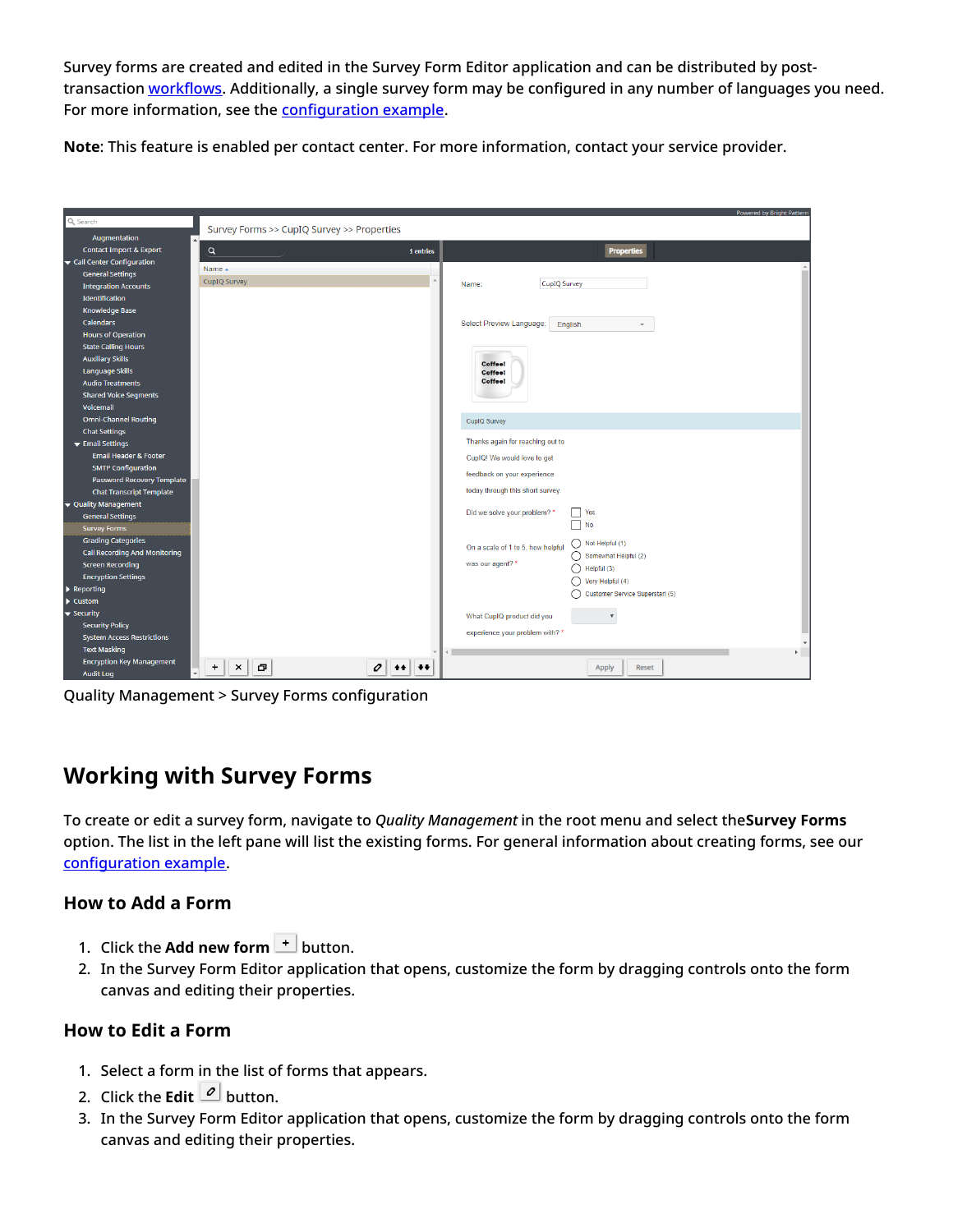#### <span id="page-10-0"></span>**How to Delete a Form**

- 1. In the list of forms that appears, select the form you wish to remove.
- 2. Click the **Delete**  $\vert x \vert$  button.

#### <span id="page-10-1"></span>**How to Clone a Form**

- 1. In the list of forms that appears, select the form you wish to duplicate.
- 2. Click the **Clone form P** button.
- 3. The duplicated form will appear in the list with the name "Clone of <Name of Original Form>".

#### <span id="page-10-2"></span>**How to Import a Form**

- 1. Click the **Import form <sup>++</sup>** button.
- 2. In the dialog that appears, enter the name of the form you wish to import, browse for the file, and click **Upload**.
- 3. The imported form will appear in the list.

#### <span id="page-10-3"></span>**How to Export a Form**

- 1. In the list of forms that appears, select the form you wish to export.
- 2. Click the **Export form**  $\leftarrow$  button.
- 3. The form will be downloaded immediately.

# <span id="page-10-4"></span>**Properties**

The following is a list of editable properties for Survey Forms. To accept changes made to the properties, click the

Apply  $\boxed{\phantom{\qquad}\text{Apply}}$  button. To cancel changes before they have been applied, click the **Reset**  $\boxed{\phantom{\qquad}\text{Rest}}$  button.



#### <span id="page-10-5"></span>**Name**

*Name* is the name of your survey form. Note that your survey name can be changed in the Survey Form Editor.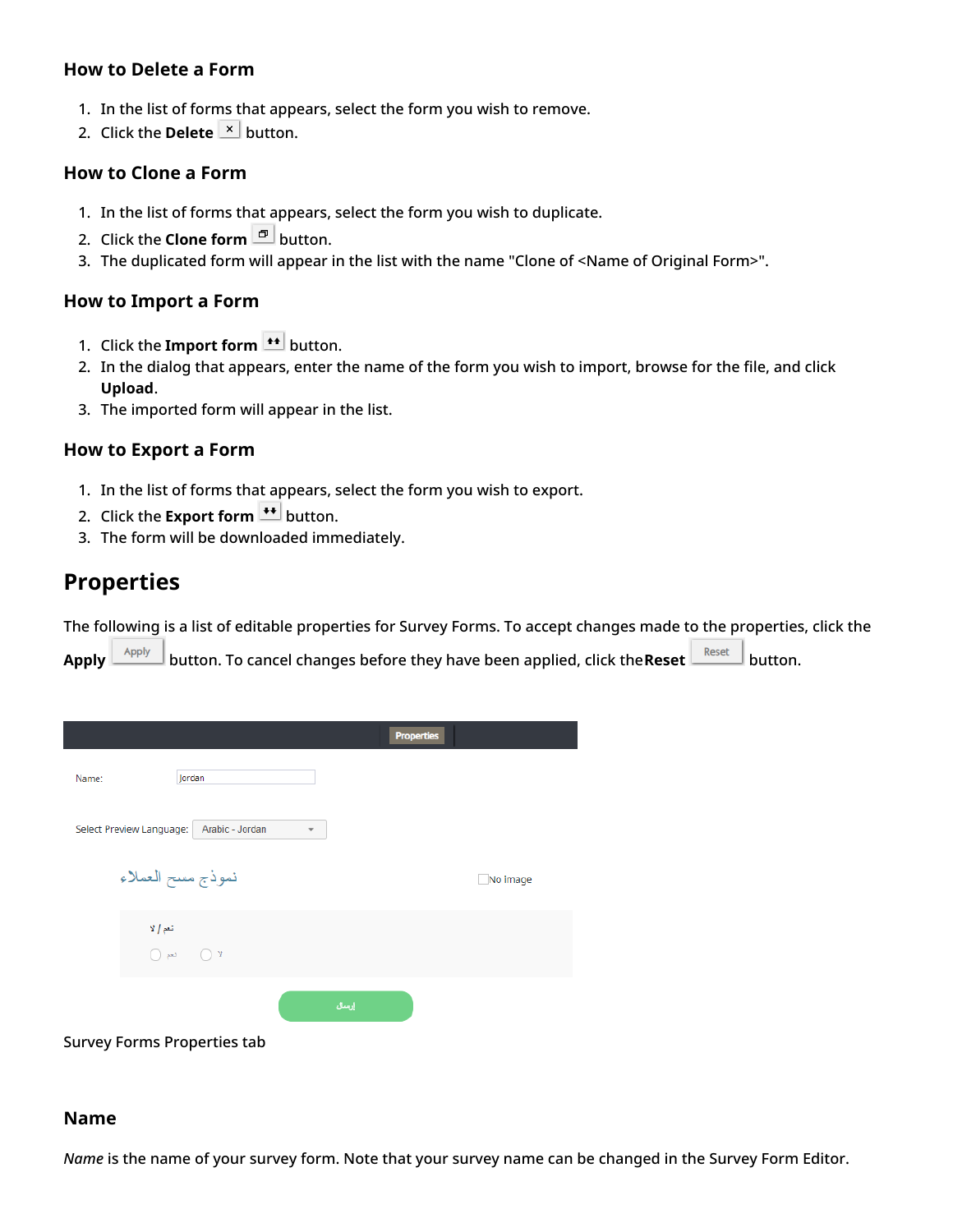## <span id="page-11-0"></span>**Select Preview Language**

The *Select Preview Language* drop-down menu allows you to preview a form in any of the languages the form was configured in. Note that if your contact center maintains survey forms in different languages, it is possible to change the text of the Submit button in the survey form editor.

# <span id="page-11-1"></span>**Grading Categories**

In contact centers, quality management refers to the process of evaluation of agent performance based on review of call recordings, chat transcripts, and email replies. You can define up to 10 different categories of evaluation. These categories will be available to contact center personnel during the interaction review process. For more information, see chapter Quality [Management](https://help.brightpattern.com/5.8:Contact-center-administrator-guide/QualityManagement/Overview/?action=html-localimages-export#topic_reporting-reference-guide.2Fgeneralinformationaboutqualitymanagement) of the *Bright Pattern Contact Center Reporting Reference Guide*.

To view and edit evaluation categories, select **Grading Categories** from the *Quality Management* menu.

## **Grading Categories** Grading categories: 0. Permission to hold procedure EDT 1. Qualifying the call 2. Ending the call 3. Empathy 4. Greetina 5. Rapport building 6. Communication skills 7. Professional behavior 8. Politeness 9. Knowledge powered by Bright Pattern

Quality Management > Grading Categories

Bright Pattern Contact Center provides a set of default categories. To change a default category, hover over it and click **EDIT**.

**Note:** Some service configuration changes that affect agent behavior are not picked up dynamically by Agent Desktop. Thus, after making a change to grading categories and evaluation areas, we recommend that all affected logged-in agents refresh their browser page.

# <span id="page-11-2"></span>**Call Recording and Monitoring**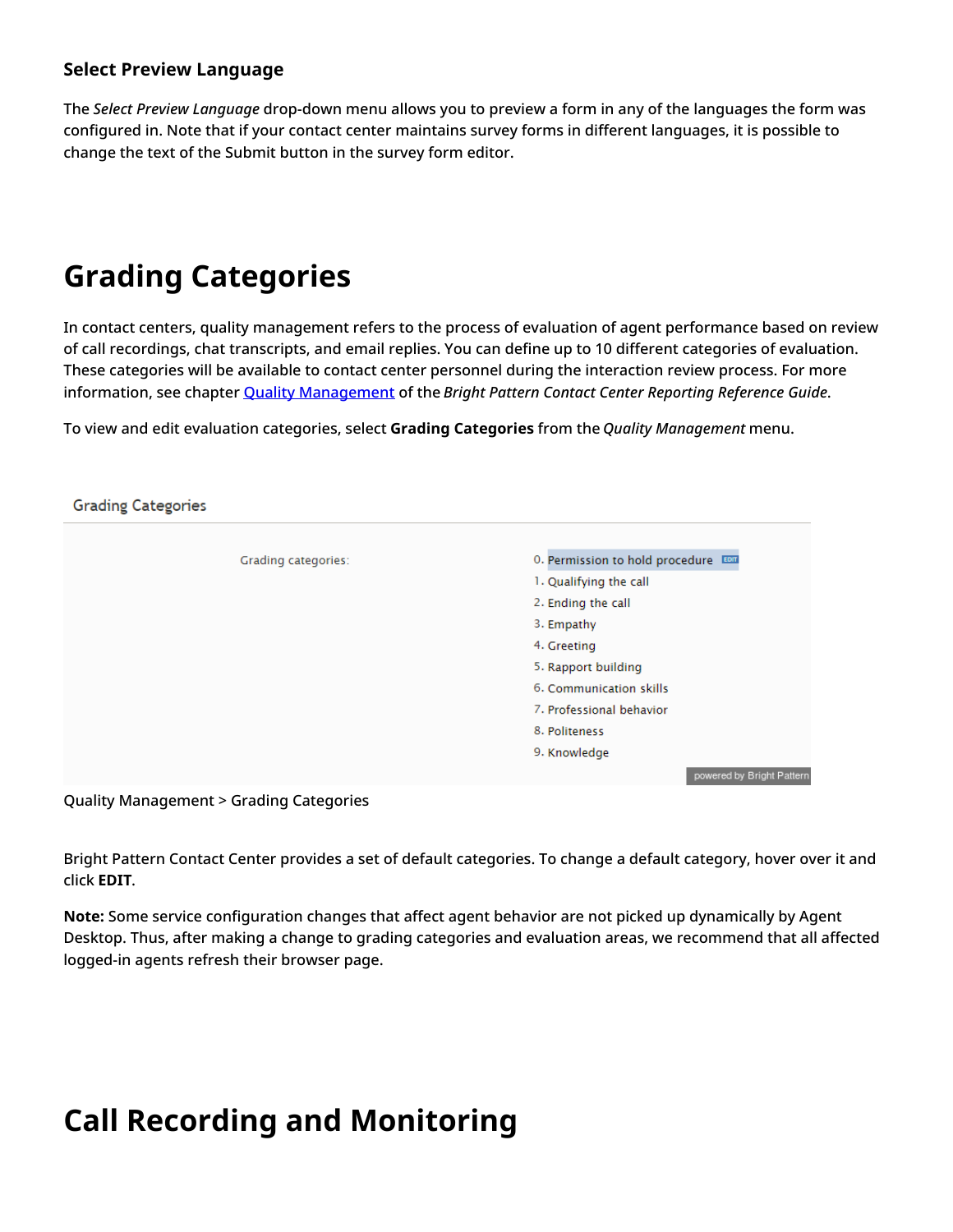Call recording and monitoring settings are configured in *Quality Management > Call Recording and Monitoring* in the Contact Center Administrator application.

Voice recordings can be subsequently played back via:

- Contact Center Administrator, in the Interaction Record (requires privilege "Listening to all call recordings and view all chat transcripts" or "Listening to call recordings and view chat transcripts on services" in reviewer role; the latter is typically used for BPO client access).
- Agent Desktop, in the contact's Activities (requires privilege "Listen to call recordings and view chat transcripts on assigned services" or "Listening to own call recordings and view own chat transcripts").

Voice recordings can also be exported to an external storage.

**Note**: Call [Recording](https://help.brightpattern.com/5.8:Contact-center-administrator-guide/QualityManagement/Overview/?action=html-localimages-export#CallRecording) is enabled [automatically](https://help.brightpattern.com/5.8:Contact-center-administrator-guide/QualityManagement/CallRecording#Recording_during_supervisor_monitoring) when a supervisor begins [monitoring](https://help.brightpattern.com/5.8:Contact-center-administrator-guide/QualityManagement/Overview/?action=html-localimages-export#topic_supervisor-guide.2Fcallmonitoring.2Ccoachingandbarge-in) unless the Recording during supervisor monitoring setting is disabled.

# <span id="page-12-0"></span>**Settings**

| Q Search                                                 |                                          | <b>Powered by Bright Pattern</b>                                                                                                               |
|----------------------------------------------------------|------------------------------------------|------------------------------------------------------------------------------------------------------------------------------------------------|
|                                                          | <b>Call Recording And Monitoring</b>     |                                                                                                                                                |
| Users & Teams                                            |                                          |                                                                                                                                                |
| Directory                                                |                                          |                                                                                                                                                |
| Scenario Entries                                         | Call Recording:                          | <b>El record calls</b>                                                                                                                         |
| $\blacktriangleright$ Scenarios                          |                                          |                                                                                                                                                |
| <b>Workflows</b>                                         | Play monitoring notification:            | I to agent I to customer                                                                                                                       |
| <b>Services &amp; Campaigns</b>                          | Monitoring prompt:                       | upload (i)                                                                                                                                     |
| Lists                                                    |                                          |                                                                                                                                                |
| Do Not Call Lists                                        | Play notification tone periodically:     |                                                                                                                                                |
| $\blacktriangleright$ Tasks<br>Call Center Configuration | When call is recorded:                   | ■ to agent ■ to customer                                                                                                                       |
| ▼ Quality Management                                     | When call is monitored:                  | Ill to agent Ill to customer                                                                                                                   |
| <b>Grading Categories</b>                                | Periodic Monitoring or Recording prompt: | upload $\blacksquare$ )                                                                                                                        |
| <b>Call Recording And Monitoring</b>                     |                                          |                                                                                                                                                |
| $\blacktriangleright$ Reporting                          | period, sec:                             |                                                                                                                                                |
| $\blacktriangleright$ Custom                             | Play notification when recording starts: | $\Box$ to agent $\Box$ to customer                                                                                                             |
| $\triangleright$ Security                                | Start recording prompt:                  | upload $\blacksquare$                                                                                                                          |
|                                                          | Play notification when recording stops:  | $\blacksquare$ to agent $\blacksquare$ to customer                                                                                             |
|                                                          | Stop recording prompt:                   | upload $\Box$                                                                                                                                  |
|                                                          | Recording during supervisor monitoring:  | Automatically record monitored calls                                                                                                           |
|                                                          | Recording after external transfer:       | Stop recording of calls transferred outside<br>© Continue recording of calls transferred outside<br>except when calling the following numbers: |
|                                                          |                                          | add                                                                                                                                            |
|                                                          |                                          | Apply<br>Reset                                                                                                                                 |

Call Recording and Monitoring settings

# <span id="page-12-1"></span>**Call Recording**

Select the record calls checkbox to enable call recording. If this property is checked, all voice calls will be recorded (inbound, outbound, and internal).

Regular call recording, where speech of all call participants is recorded to the same file, is performed in the GSM format. Your service provider may also enable multichannel recording for you, where speech of each call participant is recorded to a separate file and is performed in uncompressed PCM 16-bit format. If enabled, the multichannel recording will be performed in parallel with the regular recording and will be controlled by the same recording settings and controls. Note, however, that due to their large size, multichannel recordings are usually stored locally for a limited time (check with your service provider) and can be exported via the [Multichannel](https://documenter.getpostman.com/view/6711197/S1EUtb1f) Recording API method only.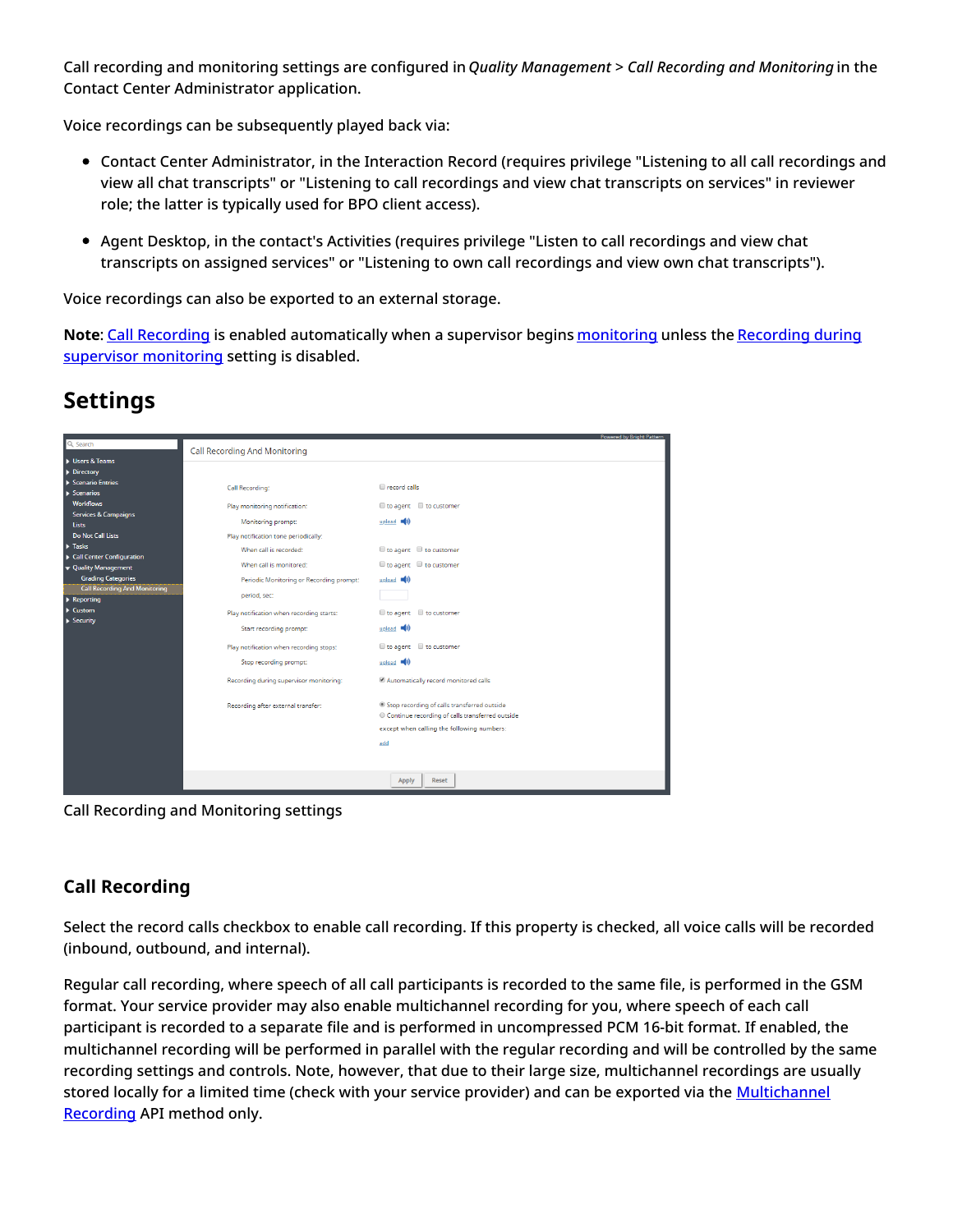Additionally, note that this configuration setting can be overridden by the following actions (listed in the order from least to most powerful):

- Configuration settings for a specific service
- Configuration settings for a specific user
- Value of scenario variable *\$(doNotRecord)*
- Manual pause/resume recording commands by Agent/Supervisor
- Automatic recording when a call is monitored
- Presume recording using corresponding desktop API methods
- Value of scenario variable *\$(banVoiceRecording)*

If a call is transferred, the call recording state is determined by the highest level override present in the main or consult call after transfer. If two or more calls are merged into a conference, the call recording state is determined by the highest level override present in any merged call. Once recording is manually started via API, it can be stopped by only API call or by setting the *\$(banVoiceRecording)* variable. Adding or removing services or other users would not stop the recording started by API.

## <span id="page-13-0"></span>**Play monitoring notification**

Select the checkbox for **to agent**, **to customer**, or both to specify who should hear the monitoring notification.

## <span id="page-13-1"></span>**Monitoring prompt**

The *Monitoring prompt* is the sound or other audio message that will be used for the monitoring notification. Click **upload** to add a voice file (in WAV format).

## <span id="page-13-2"></span>**Play notification tone periodically**

#### <span id="page-13-3"></span>**When call is recorded**

Select the checkbox for **to agent**, **to customer**, or both to specify who should hear a tone when a call is being recorded.

#### <span id="page-13-4"></span>**When call is monitored**

Select the checkbox for **to agent**, **to customer**, or both to specify who should hear a tone when a call is being monitored.

#### <span id="page-13-5"></span>**Periodic Monitoring or Recording prompt**

The *Periodic Monitoring or Recording prompt* is the sound or other audio message that will be used as the notification tone. Click **upload** to add a voice file (in WAV format).

#### <span id="page-13-6"></span>**period, sec**

*Period, sec* is the period of time (in seconds) to wait before playing the periodic monitoring or recording prompt again. For example, specifying 10 seconds here causes the periodic monitoring or recording prompt to be played every 10 seconds.

## <span id="page-13-7"></span>**Play notification when recording starts**

Select the checkbox for **to agent**, **to customer**, or both to specify who should hear the notification when the recording starts. Note that this notification will play after the manual start of recording only.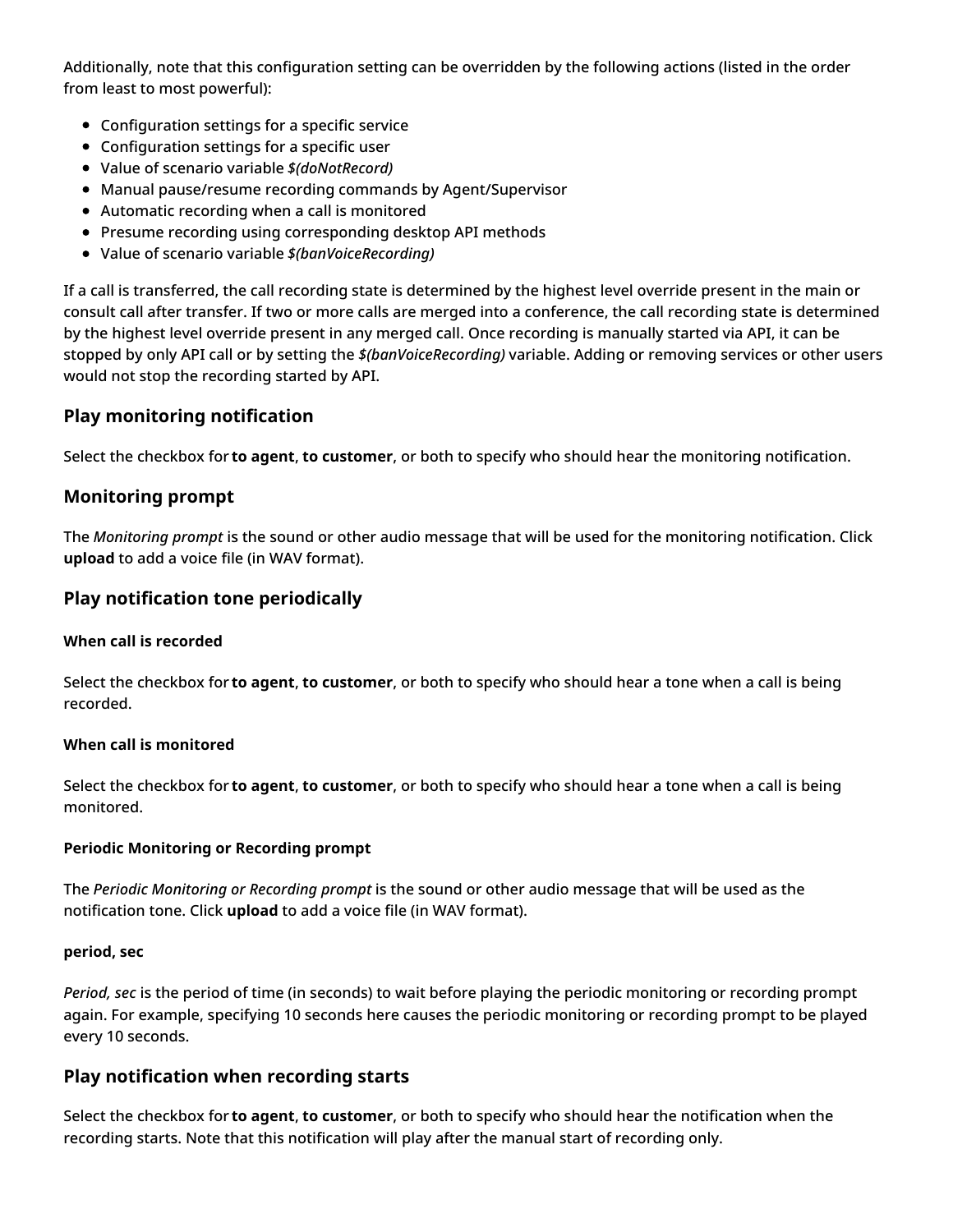#### <span id="page-14-0"></span>**Start recording prompt**

The *Start recording prompt* is the sound or other audio message that will be played when recording begins. Click **upload** to add a voice file or sound (in WAV format, no more than 3 MB).

#### <span id="page-14-1"></span>**Play notification when recording stops**

Select the checkbox for **to agent**, **to customer**, or both to specify who should hear the notification when the recording stops. Note that this notification will play after the manual stop of recording only.

#### <span id="page-14-2"></span>**Stop recording prompt**

The *Stop recording prompt* is the sound or other audio message that will be played when recording ends. Click **upload** to add a voice file or sound (in WAV format, no more than 3 MB).

#### <span id="page-14-3"></span>**Recording during supervisor monitoring**

This setting allows you to control whether agents are recorded duringsupervisor [monitoring](https://help.brightpattern.com/5.8:Contact-center-administrator-guide/QualityManagement/Overview/?action=html-localimages-export#topic_supervisor-guide.2Fcallmonitoring.2Ccoachingandbarge-in) or not. Prior to version 5.3.12, when a supervisor began a call-monitoring session, the recording of such a call would begin unconditionally. While this continues to be the default behavior, you can now disable automatic recording of monitored calls by deselecting the *Automatically record monitored calls checkbox*. Please note that if the [Automatically](https://help.brightpattern.com/5.8:Contact-center-administrator-guide/QualityManagement/Overview/?action=html-localimages-export#Call_Recording) *record monitored calls* checkbox is selected, monitored calls will be recorded whether the Call Recording option is enabled for your contact center or not.

#### <span id="page-14-4"></span>**Recording after external transfer**

#### <span id="page-14-5"></span>**Stop recording of calls transferred outside**

For voice services, you can discontinue call recording upon transferring a call to an external number.

Instances in which you may not want to record calls include when:

- Customers require calls not to be recorded after transfer to an external number.
- Customers require just the consult portion of the call to be recorded in order to have reference data for the agent.
- Agents must not record calls when transferring to a specific agent.

#### <span id="page-14-6"></span>**Continue recording of calls transferred outside**

This selection specifies that the call will be recorded even after the transfer.

## <span id="page-14-7"></span>**except when calling the following numbers**

To create exceptions to your call recording/stopping selections, click **add**.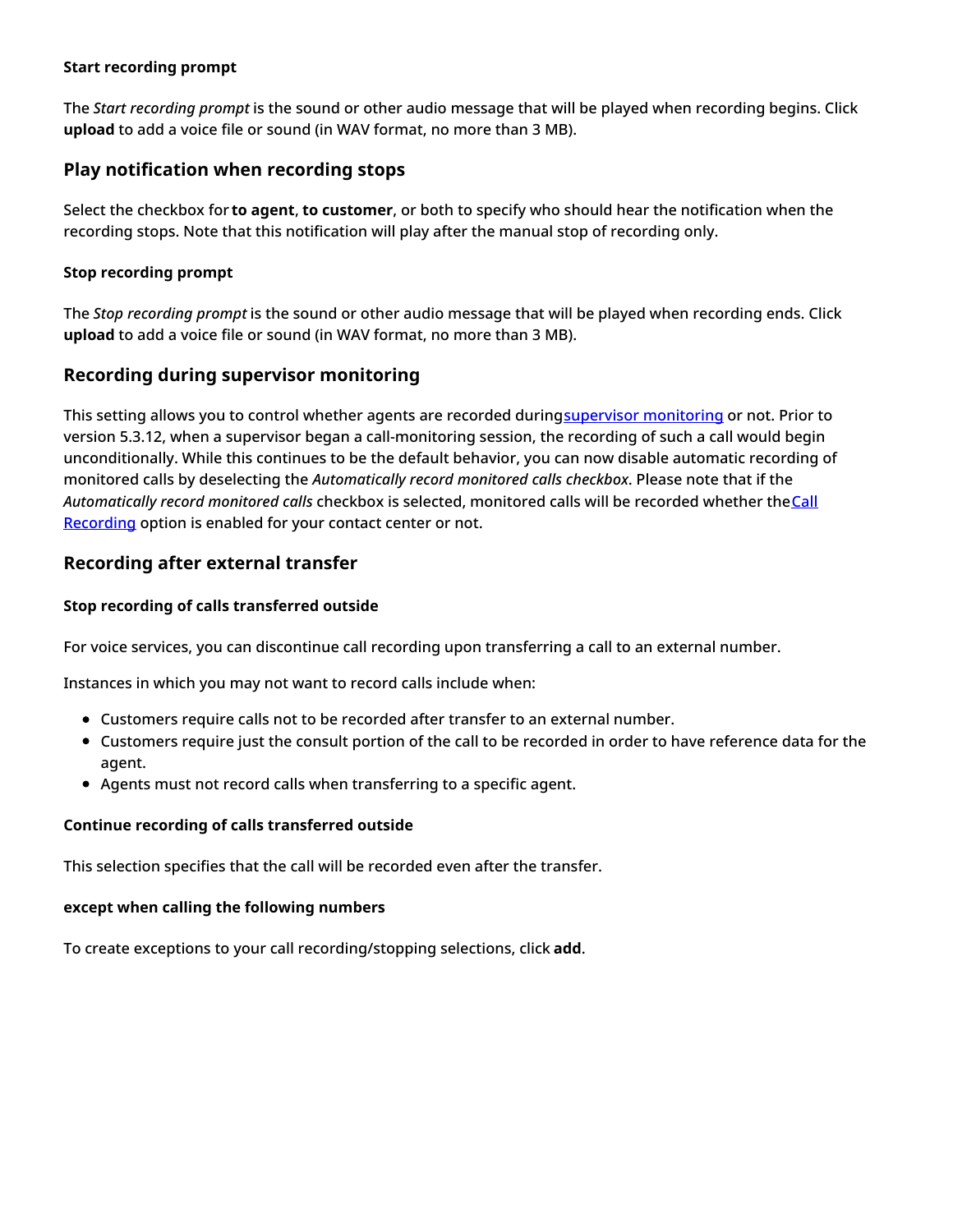# <span id="page-15-0"></span>**Screen Recording**

Bright Pattern Contact Center can capture videos of agents' desktop screens during their working sessions and store them for subsequent viewing. Such videos can be used for quality management and training purposes.

The VP8 codec is used for screen recordings. For screen recording playback (when merging call recording audio and screen recording video), audio is transcoded from the GSM codec to the Vorbis audio codec, and audio and video are saved in the WebM format.

For more information about viewing, see section Screen [Recordings](https://help.brightpattern.com/5.8:Contact-center-administrator-guide/QualityManagement/Overview/?action=html-localimages-export#topic_reporting-reference-guide.2Fscreenrecordings) of the *Bright Pattern Contact Center Reporting Reference Guide*.

Note that before you can use the screen recording capability, it must be enabled for your contact center at the service provider level. Even if this capability is enabled, the space allocated for storage of screen recordings may be limited by the service provider. It is recommended that you use the options below to enable screen recording only for your planned quality management and/or training tasks (i.e., recording sessions of individually selected agents) and disable them as soon as those tasks are completed.

To configure screen recording settings, select **Screen Recording** from the *Quality Management* menu.

**Screen Recording** 

| <b>Login Sessions</b>                        |                                                                              |
|----------------------------------------------|------------------------------------------------------------------------------|
| Login sessions of all agents of these teams: | edit                                                                         |
| Login sessions of these agents:              | gerald.valentine<br>edit                                                     |
|                                              | Record login sessions of all agents                                          |
| Record:                                      | % of sessions<br>100                                                         |
|                                              | Grayscale recording                                                          |
| Target bitrate:                              | kbps<br>512                                                                  |
| Do not record session when agent states are: | $\Box$ Ready<br>Not Ready<br>$\Box$ Busy<br>After Call Work<br>Supervision   |
| Multiple monitors                            | Record all<br>○ Record primary monitor only<br>O Record largest monitor only |
| Storage                                      | Cocal storage<br>Amazon AWS                                                  |
| Integration account:                         | $\mathbf{v}$                                                                 |
|                                              |                                                                              |

Quality Management > Screen Recording

# <span id="page-15-1"></span>**Screen Properties**

The *Screen Recording* screen properties are described as follows.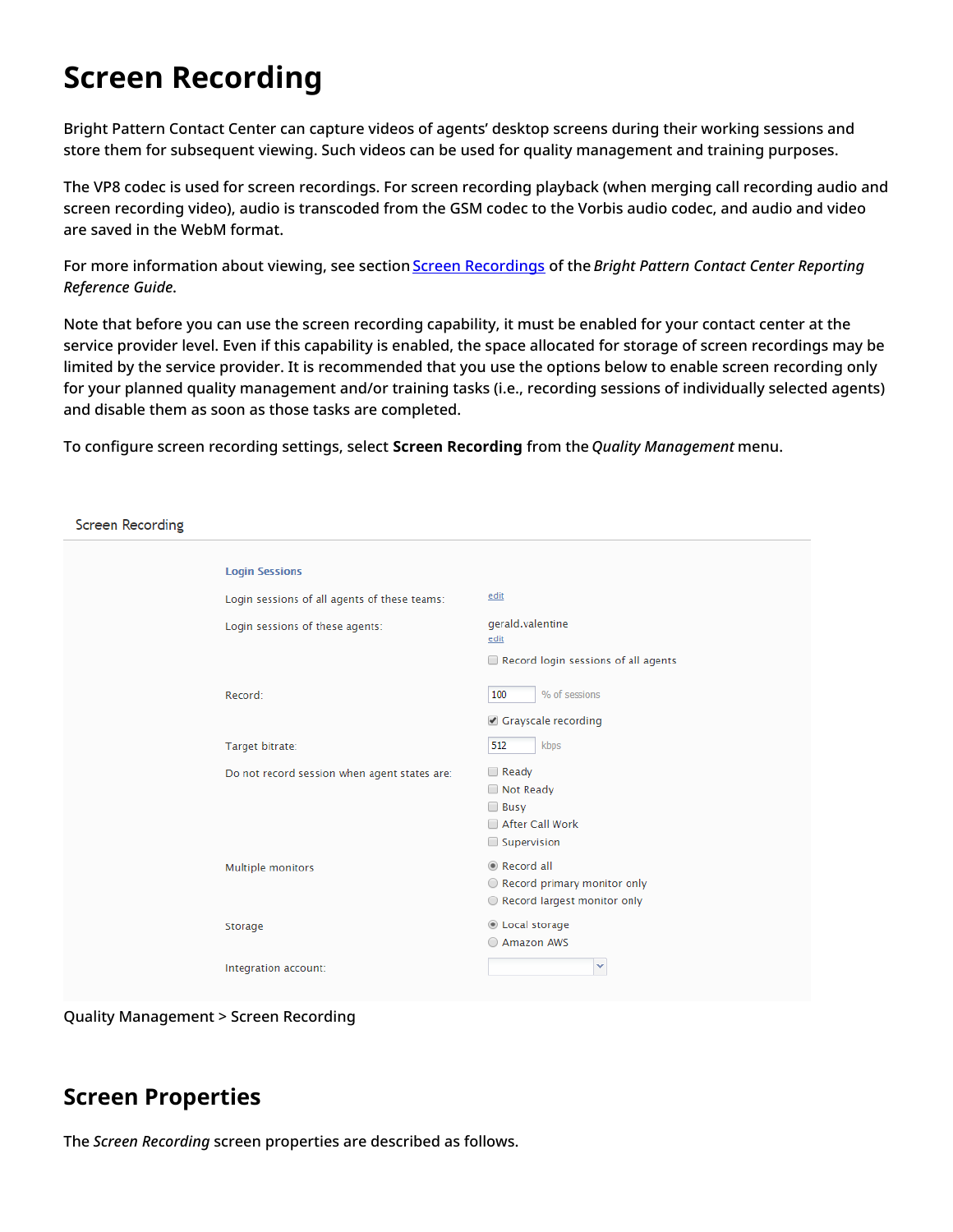# <span id="page-16-0"></span>**Login sessions of all agents of these teams**

The system will perform screen recording of complete login sessions of all members of the teams selected. Click **edit** to add teams.

# <span id="page-16-1"></span>**Login sessions of these agents**

The system will perform screen recording of complete login sessions of the individual agents you select here. Click **edit** to add agents.

# <span id="page-16-2"></span>**Record login sessions of all agents**

Select this checkbox if you intend to record all login sessions of all agents of your contact center. When you select this checkbox, the above two options will change their values to *record all*, regardless of their previous settings.

Note that because the space allocated for storage of screen recordings may be limited, you should consult your service provider before enabling this option.

## <span id="page-16-3"></span>**Record [X]% of sessions**

Specifying the percentage value allows the system to record a percentage of the total logged-in agents. For example, entering a value of 30 will cause the system to record 30% of sessions from all agents who are logged-in to Agent Desktop.

## <span id="page-16-4"></span>**Grayscale recording**

Select this checkbox to specify that Agent Desktop screen recordings will be saved in grayscale instead of color.

## <span id="page-16-5"></span>**Target bitrate**

This parameter sets the maximum bitrate for the screen recording. It can be used to achieve the desired ratio between the video quality and size of the screen recordings. Note that the service provider may set a limit for the maximum bitrate, which may affect what you can set for your screen recordings.

## <span id="page-16-6"></span>**Do not record session when agent states are**

You can specify which sessions should not be recorded when the agent is in a particular state:

- Ready
- Not Ready
- Busy
- After Call Work
- Supervision

## <span id="page-16-7"></span>**Multiple monitors**

In some contact centers, agents use multiple monitors, and all screens are recorded and compiled into a single view. Because the screens are compacted into this view, it can be difficult to see the contents of each screen.

The following options make it easier to view the recordings of multiple screens:

- **Record all** All screens are recorded (default setting)
- **Record primary monitor only** Only the screen defined as primary in the OS settings shall be recorded
- **Record largest monitor only** Only the screen with the highest resolution shall be recorded (if all screens have the same resolution, the primary screen shall be selected for recording)